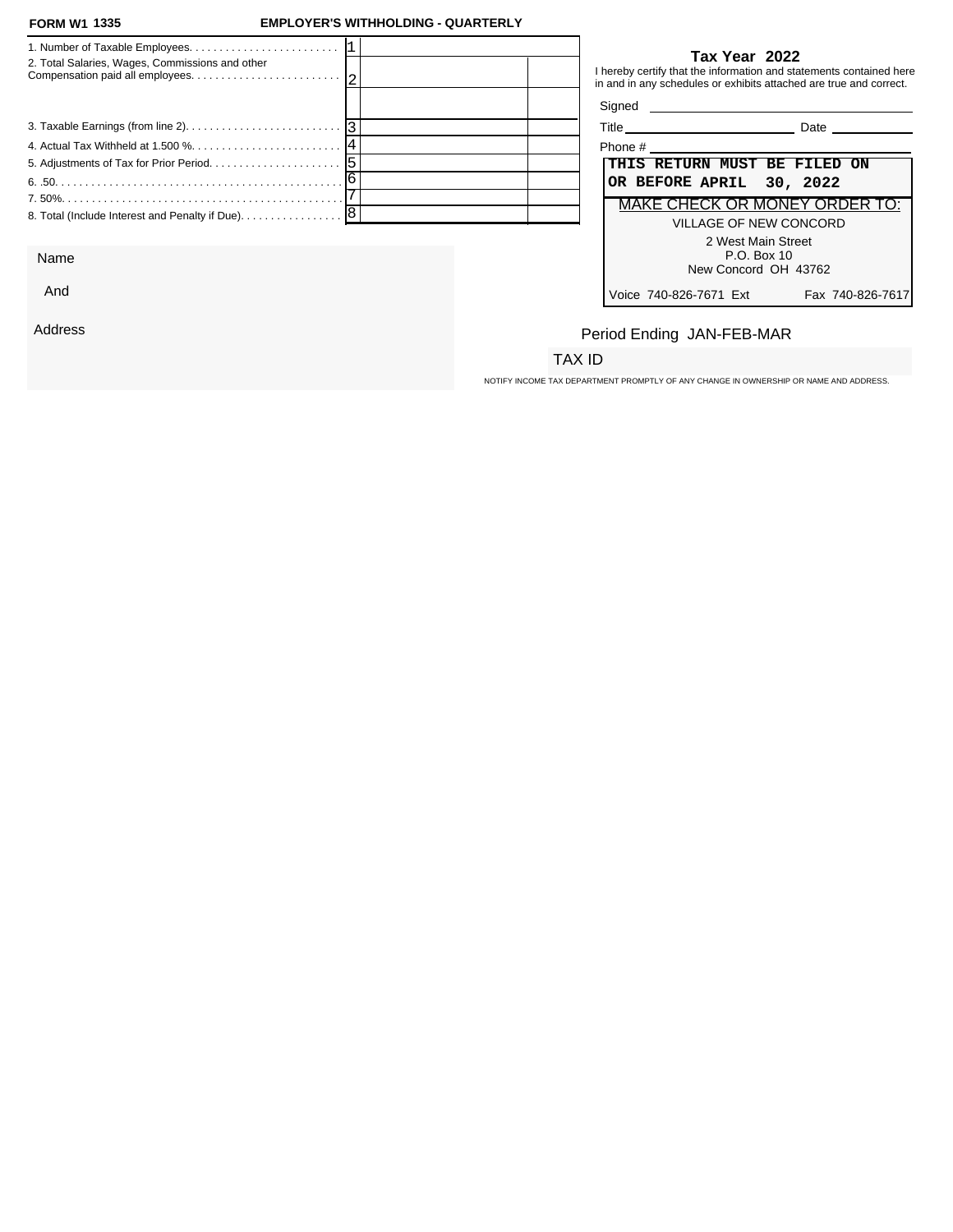#### **FORM W1 1335**

And

Address

### **FORM W1 EMPLOYER'S WITHHOLDING - QUARTERLY**

| 2. Total Salaries, Wages, Commissions and other     | Tax Year 2022<br>I hereby certify that the information and statements contained here<br>in and in any schedules or exhibits attached are true and correct. |
|-----------------------------------------------------|------------------------------------------------------------------------------------------------------------------------------------------------------------|
|                                                     |                                                                                                                                                            |
|                                                     | <b>Date Date</b>                                                                                                                                           |
|                                                     |                                                                                                                                                            |
|                                                     | THIS RETURN MUST BE FILED ON                                                                                                                               |
|                                                     | OR BEFORE JULY 31, 2022                                                                                                                                    |
|                                                     | <b>MAKE CHECK OR MONEY ORDER TO:</b>                                                                                                                       |
| 8. Total (Include Interest and Penalty if Due).   8 | VILLAGE OF NEW CONCORD                                                                                                                                     |
|                                                     | 2 West Main Street                                                                                                                                         |
| Name                                                | P.O. Box 10                                                                                                                                                |

### **Tax Year 2022**

| Phone #                       |                  |
|-------------------------------|------------------|
| THIS RETURN MUST BE FILED ON  |                  |
| OR BEFORE JULY 31, 2022       |                  |
| MAKE CHECK OR MONEY ORDER TO: |                  |
| VILLAGE OF NEW CONCORD        |                  |
| 2 West Main Street            |                  |
| $P.O.$ Box 10                 |                  |
| New Concord OH 43762          |                  |
| Voice 740-826-7671 Ext        | Fax 740-826-7617 |
|                               |                  |

## Period Ending APR-MAY-JUN

## TAX ID

NOTIFY INCOME TAX DEPARTMENT PROMPTLY OF ANY CHANGE IN OWNERSHIP OR NAME AND ADDRESS.

| Tax Year 2022                                                                                                                                    |
|--------------------------------------------------------------------------------------------------------------------------------------------------|
| I hereby certify that the information and statements contained here<br>in and in any schedules or exhibits attached are true and correct.        |
|                                                                                                                                                  |
| <b>Title <i>Community</i></b><br>Date ____________                                                                                               |
| Phone # 2008 and 2008 and 2008 and 2008 and 2008 and 2008 and 2008 and 2008 and 2008 and 2008 and 2008 and 200                                   |
| THIS RETURN MUST BE FILED ON                                                                                                                     |
| OR BEFORE OCTOBER<br>31, 2022                                                                                                                    |
| MAKE CHECK OR MONEY ORDER TO:                                                                                                                    |
| <b>VILLAGE OF NEW CONCORD</b>                                                                                                                    |
| 2 West Main Street                                                                                                                               |
| P.O. Box 10                                                                                                                                      |
| New Concord OH 43762                                                                                                                             |
| Voice 740-826-7671 Ext<br>Fax 740-826-7617                                                                                                       |
|                                                                                                                                                  |
| Period Ending JUL-AUG-SEP                                                                                                                        |
| TAX ID                                                                                                                                           |
| <b>EMPLOYER'S WITHHOLDING - QUARTERLY</b><br>3. Taxable Earnings (from line 2). $\ldots$ . $\ldots$ . $\ldots$ . $\ldots$ . $\ldots$ . $\vert$ 3 |

NOTIFY INCOME TAX DEPARTMENT PROMPTLY OF ANY CHANGE IN OWNERSHIP OR NAME AND ADDRESS.